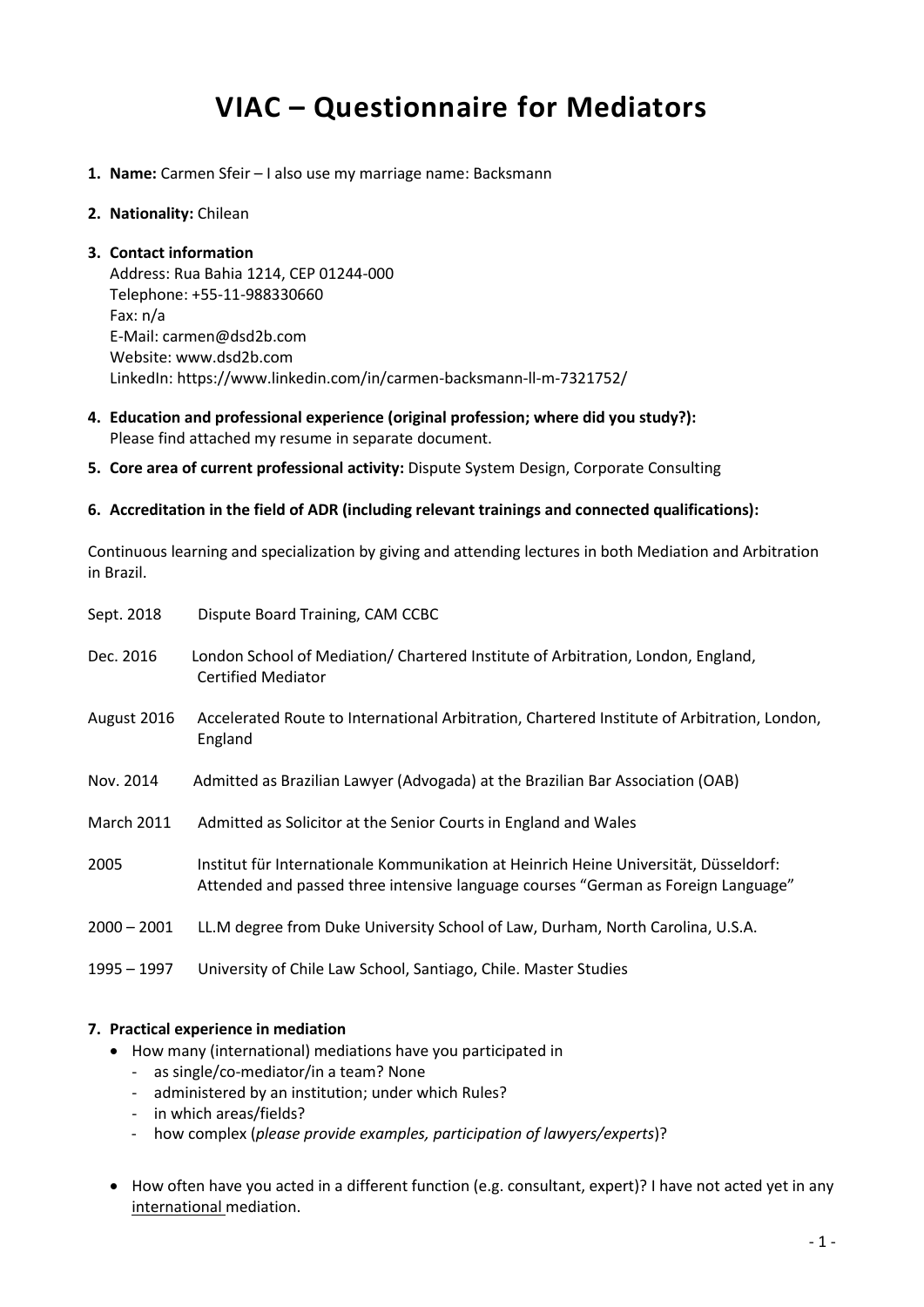- What other ADR-experience do you have? Through DSD2B, I offer strategic advice to companies on the best combination of Alternative and Online Dispute Resolution methods at hand, combined with the latest available technologies, in order to help them avoid judicial litigation as much as possible, acquire cost efficiency in conflict resolution and improve their reputation in the market.
- On the other hand, I advise Alternative and Online Dispute Resolution providers, on making their services more effective, faster, ethical and visible.
- **8. Languages (including levels) Mother tongue:** Spanish

**Working languages (i.e. languages in which you have both a spoken and written command so that you may conduct mediation proceedings in this language):** English, German, Portuguese

**Basic knowledge:** French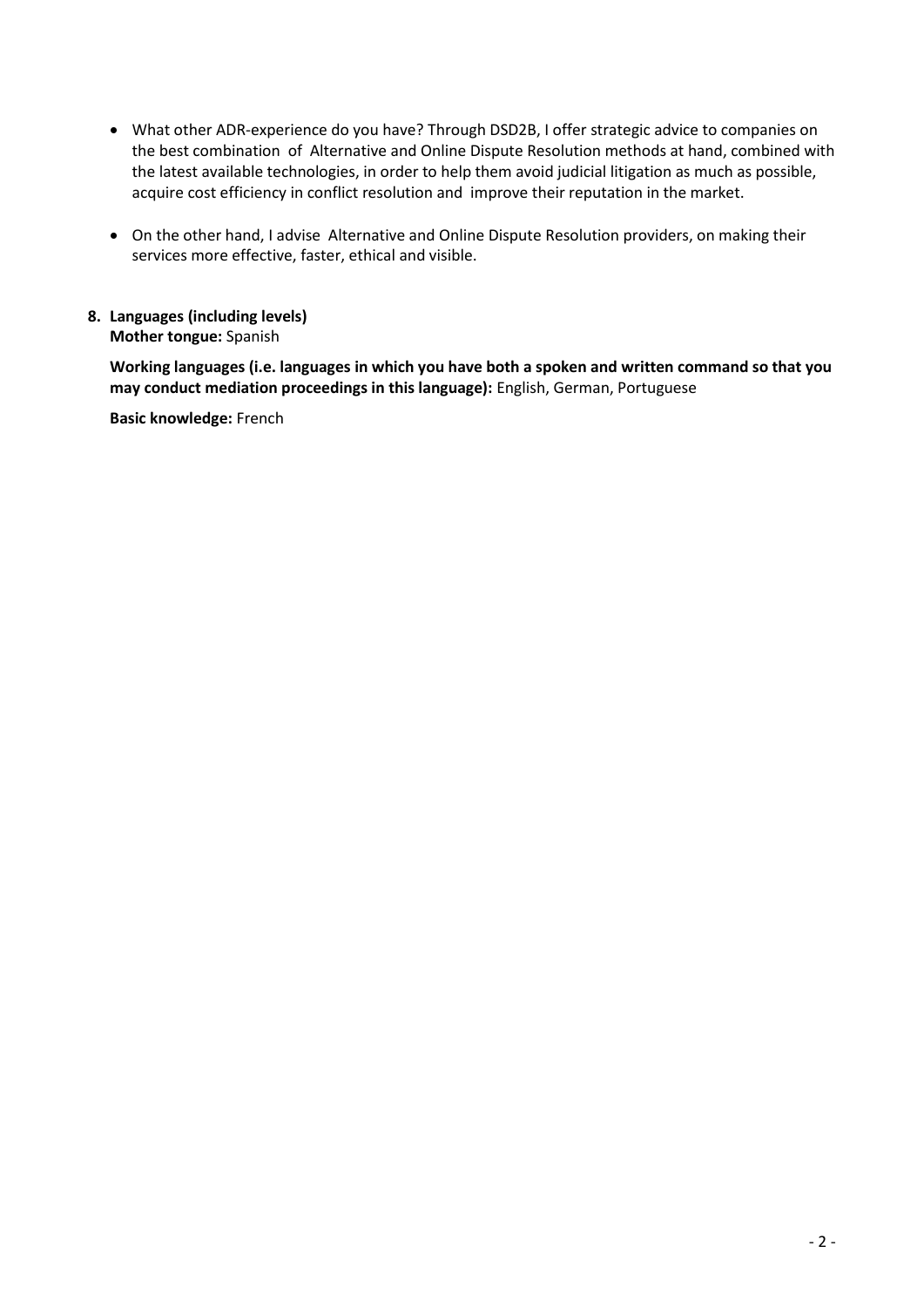#### **9. Style of mediation**

*Where do you see yourself? Please tick box as appropriate or indicate your preferred style.*



**INTERACTION DIMENSION** 

*©* Alexander, Nadja (2011) "The Mediation Meta-Model - the realities of mediation practice," *ADR Bulletin*: Vol. 12: No. 6, Article 5. Available at: [http://epublications.bond.edu.au/adr/vol12/iss6/5;](http://epublications.bond.edu.au/adr/vol12/iss6/5) *see also here for a detailed description of the 6 mediation styles.*

**10. Please describe aspects of your personality which could be interesting to clients you are going to mediate; what would former clients emphasize in your work?** My clients had describe me as a very engaged, responsible, focused and knowledgeable professional. I have excellent communications skills as a consequence of my multicultural background.

# **11. Publications and other activities in ADR related matters (e.g. training sessions, seminars, conferences, articles and others):** Please see number 6. Above.

Additionally, I am now preparing two articles about ADRs (one for Brazil and one international). In September and October I will be teaching a course called *"Fundamentals of Arbitration"* at the Pontificia Universidad Católica de Paraná, in Curitiba. Also in October I will join a panel to discuss "Bribery and corruption in international and domestic arbitration" at the IADC Regional Meeting.

**12. Memberships in mediation institutions / functions in mediation institutions/organizations:** CAM CCBC: I am part of the Mediators list.

Câmara de Arbitragem e Mediação do Instituto de Engenheira: I am part of the Mediators list.

# **13. Special expertise or specializations (***please list a maximum of three***) in your ADR-practice:**

- Commercial / Corporate Law
- **Contracts**

**14. Soft Skills (e.g. intercultural competences):** I have an intercultural background as a consequence of having lived in the U.S.A., in Germany, in Brazil and in Chile, my home country. I consider myself to be a very intuitive person, who listens well. I create an atmosphere of trust and professionalism that make people feel comfortable about interacting with me.

**15. How do you ensure your professional quality (e.g. coaching, practice supervision, etc?** I join groups of mediators and compare experiences with them (respecting confidential aspects, of course).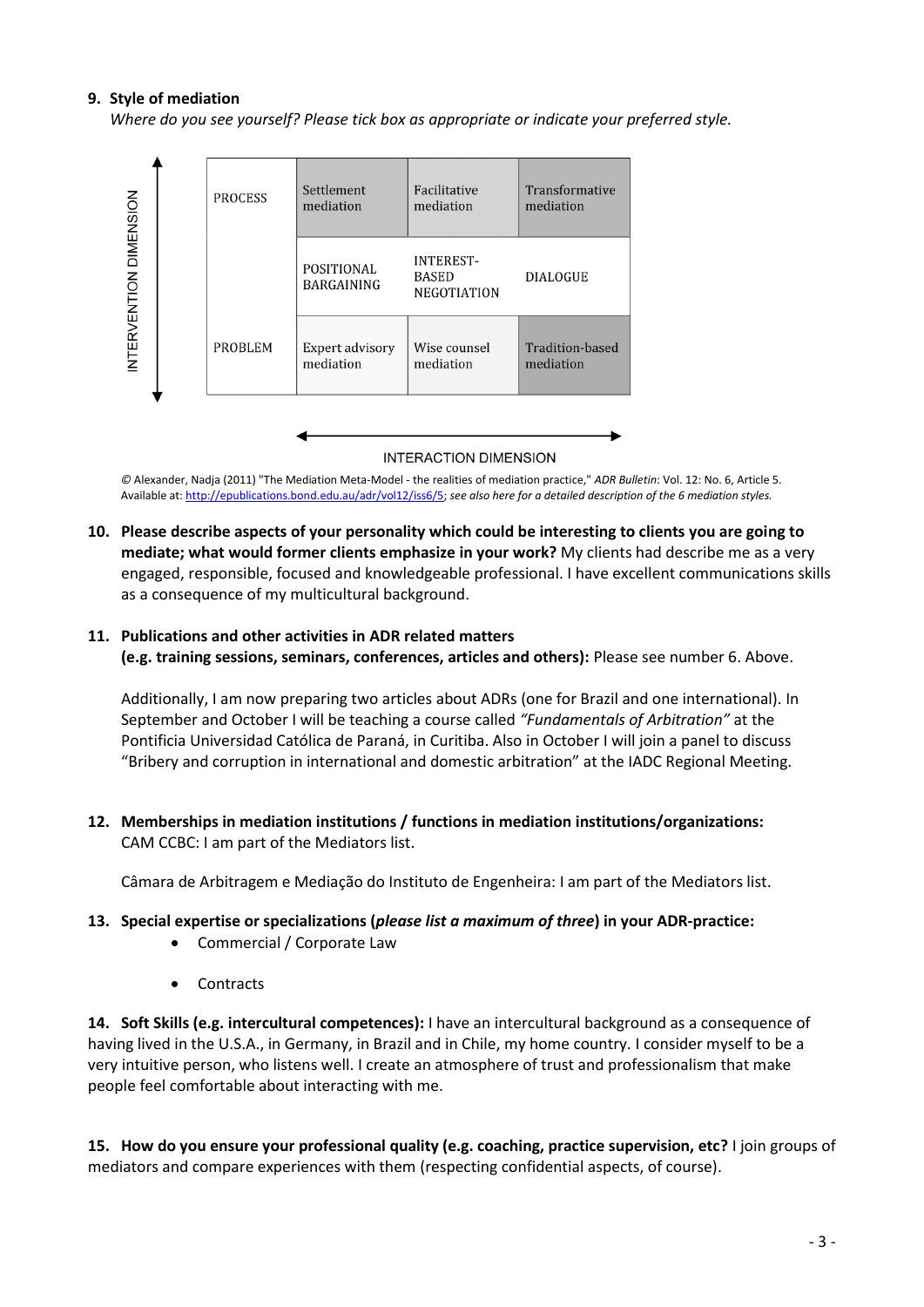## **16. Date of birth:** July 16th, 1965

VIAC offers mediation practitioners the possibility to present themselves on its website. VIAC reserves the right to publish any presentations submitted and to remove it as the case may be. Parties are free to nominate a mediator of their choice and so is the VIAC Board when appointing a mediator. These presentations do not constitute recommendations but may assist the parties in choosing a mediator willing to conduct proceedings according to the Vienna Mediation Rules. The fact that a mediation practitioner appears on this list, does not authorize this person to use the title "VIAC-mediator".